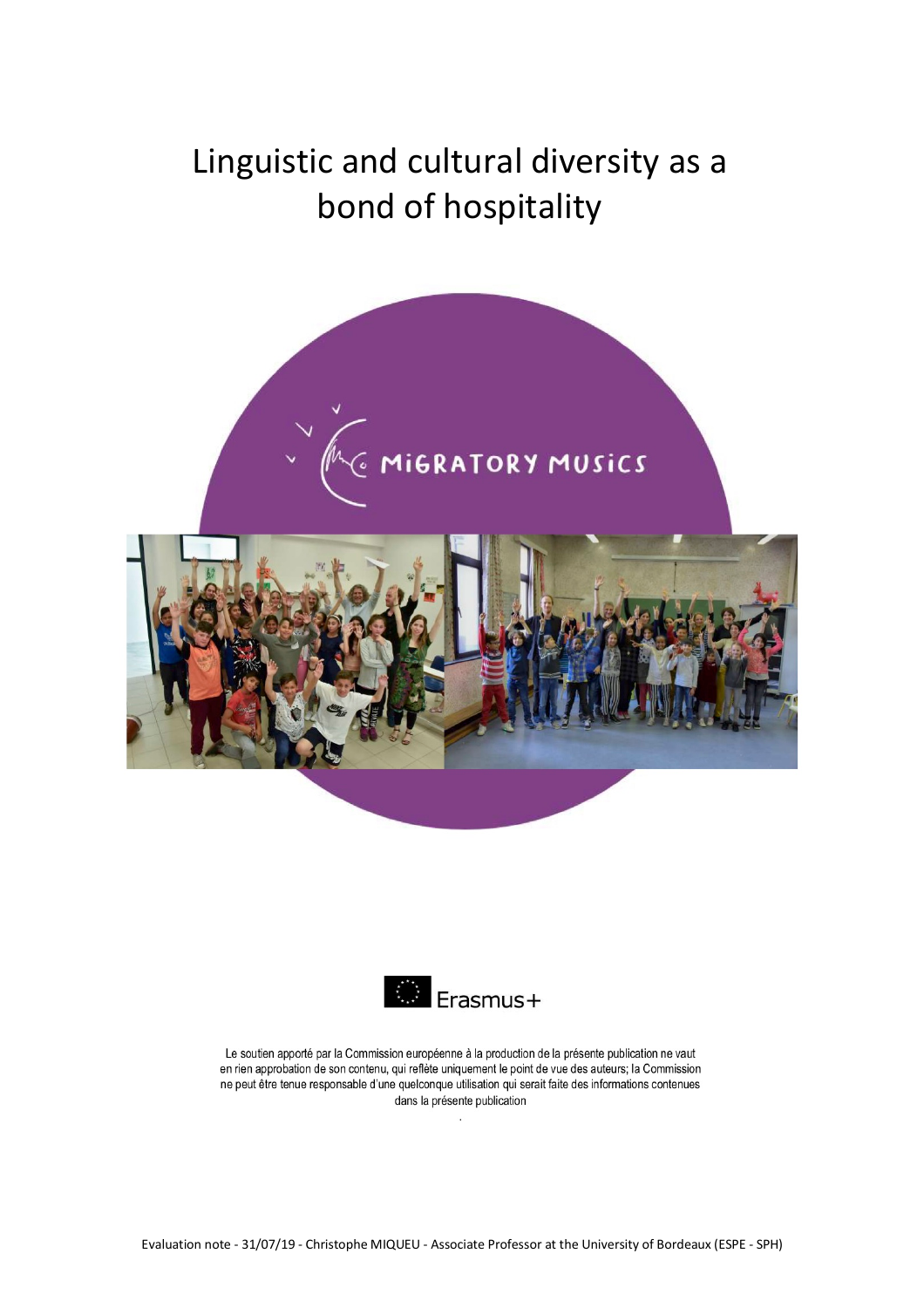The evolution of migratory movements, and the resulting schooling of first-time allophone pupils, once again raises these questions that the school regularly asks itself: how to welcome newcomers? how to achieve school inclusion? how to involve parents? how best to integrate newly arrived pupils into learning processes? how to develop the conditions for an authentic common school life? how to promote education for interculturality and a common culture of hospitality?

Good will is always there, with teachers fully engaged in their work. However, innovative and adapted professional tools and mechanisms to promote the integration of allophone children are lacking. Especially as the distance or cultural ignorance between the countries of departure and the countries of arrival is increasing. The whole pedagogical and humanistic challenge of the *Migratory Musics* project has been to work to reduce this distance and this mutual ignorance through the enhancement of each other's cultural identities and the proposal of new tools to enable intercultural exchange.

Usually, the difficulty is not so much that of the principle of school enrolment in the sense of schooling, since contemporary democracies take the rights of the child, and in particular the universal right to education, as a fundamental achievement. But the difficulty is that of *welcoming well*, or rather of *welcoming well,* so much so that it is a process to be built over time: the one by which the child, most often traumatized by the uprooting from his country of origin, will succeed in enrolling himself in the best possible way in a school environment that is by nature common, that precedes him and that he will gradually have to *appropriate it singularly and live in*. *Migratory Musics* immerses us in the heart of these complex issues of welcoming allophone children and offers the educational community, in the broadest cooperative sense, tools that are highly effective and immediately reusable.

## *Relearning to welcome again*

The aim of this project is indeed to collectively relearn how to welcome these newcomer children, who experience being foreigners not simply because of their origin, but above all because of the difficulties associated with *arriving elsewhere*: what is foreign to them, so unfamiliar is first of all this new form of local life in which those who already live in a given country, educational system, city or school find themselves. What is an open school, which welcomes, if not a school that is entirely open to the other, and which allows these strange (re)tees reciprocal (that of "newcomers" for "residents", but also that of "residents" for "newcomers") to coexist? How can we make these strange reciprocal (re)ties a collective challenge of valorisation shared by and for all of the diversity of cultural identities?

This is the whole gamble of a project based on a premise that may seem so obvious that it is most often neglected in ordinary educational practices: the mother tongue is the most natural and spontaneous way for the newly arrived child to communicate. Before the exchange in the common language of the host country took place through learning, the challenge was to use this primary means of communication in the newly arrived child to generate an intercultural exchange where the reception is not experienced as a solitary entry into an unknown universe, but as an immanent and immediate sharing where everyone, already resident or new resident, can contribute what they are, and in particular a part of their linguistic and cultural heritage.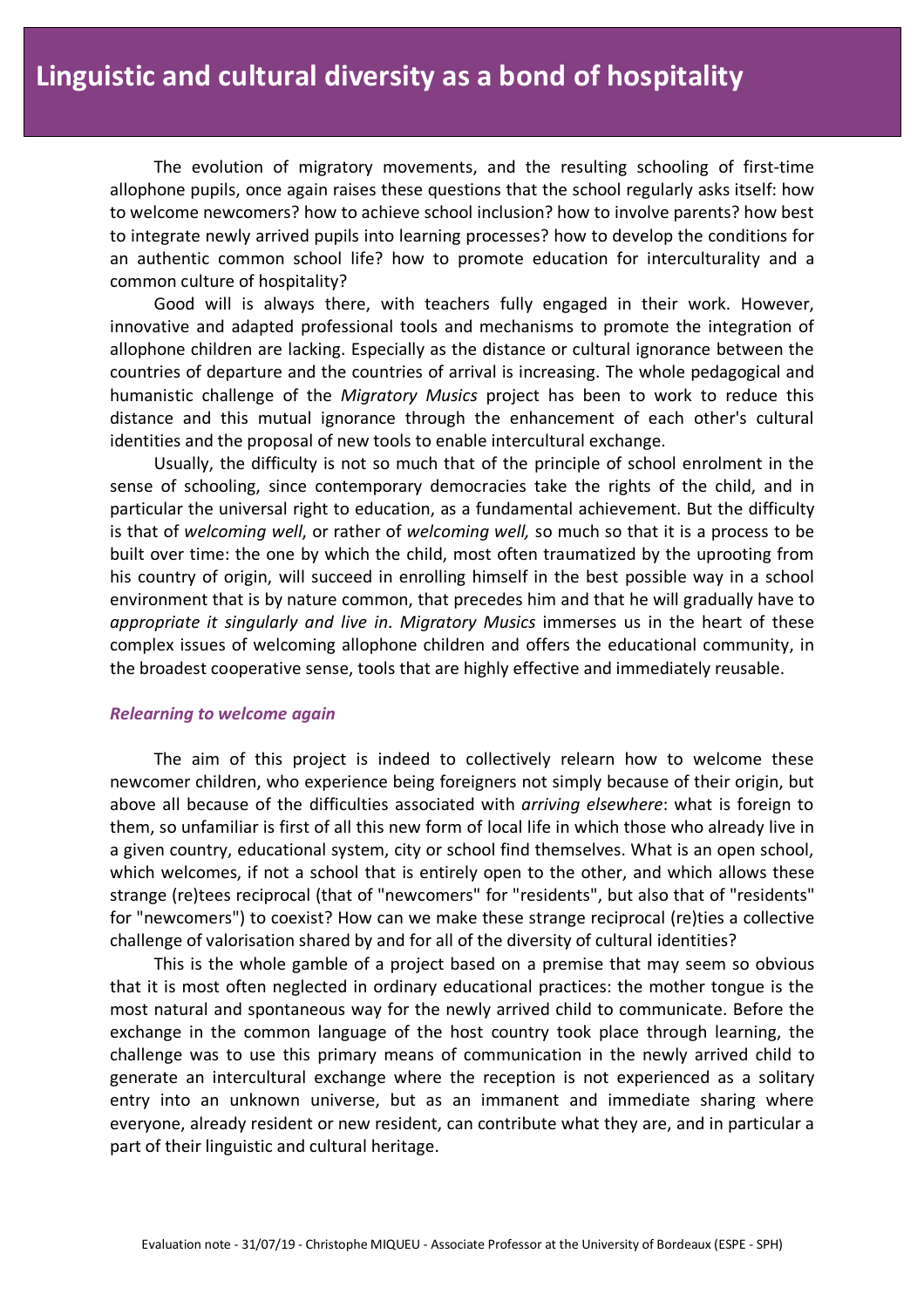### *The primary role of the school*

For teachers, the classroom situations that arise as the implementation of inclusion develops reflect a strong plurality of possible forms of school life. The reception of allophone newcomer pupils is part of this broader problem, and testifies to the major difficulties that teachers face when they have to receive a pupil (and a family) whose language they do not share. The spontaneous institutional response most often revolves around the need for rapid learning of the host country's language and the need to set aside the mother tongue (which remains spoken at home). It is then a question of bridging the distance as quickly as possible to learn to communicate through the linguistic vector that will later become common. But entering this language learning process can be a major initial blockage and a major difficulty to overcome (both for the anxious child and for his worried parents). How could a child who has just experienced the trauma of exile be sensitive overnight to a language, culture and mores, which he or she may later adopt, but which are not the ones in which he or she has been educated so far? This is probably humanly impossible without increasing the initial trauma and making the child experience the violence of an imposition.

Unlike the etymology of *infants* - who do not speak - this project nevertheless reverses our ordinary projections to propose to the allophone child to speak, not in the framework that will later be necessary for the development of his learning, but precisely in the framework that is most natural to him: his mother tongue. The involvement of parents, and in particular mothers, is then encouraged because it becomes possible for the same reasons that the child no longer faces the obstacle of arriving in a world where everything, including language, is foreign to him. In this respect, the welcome guide is a very high-quality tool for anticipating a kind reception of families and their children: it is the result of a collective construction carried out by professionals, particularly professionals from the French Ministry of Education (primary and secondary school teachers, inspectors) who have had to face these difficulties (welcoming without having the tools to translate the most ordinary school terms into the language of the newcomer). Speaking in the familiar words and expressions of your mother tongue to discover the school is an immediately operational solution thanks to this very easy to use and understand guide for everyone (because of the translation but also the pictograms) to overcome the difficulty of the first day's welcome.

The other proposal developed by the project to enhance the language and culture of allophone students is to share the nursery rhymes and lullabies of childhood through song. This is not only a magnificent idea in that it reverses the stigma of the strange (re)té by making it the very driving force behind the exchange, but it is also highly effective in terms of teaching. This makes it possible both to enhance the child's cultural identity of origin so that he or she can be proud to be able to share it and perpetuate its memory even in the host country while coming into more serene contact with the cultural framework of the host country, and at the same time to show that entering school is not the moment of a simple downward reception of what will be learned, even less a place where the stigmatization of differences is lived, but on the contrary a space of sharing, possibly horizontal, insofar as each one, because of the singular part of humanity that is his own, is able to bring to others something to enrich them intellectually, culturally, and even artistically.

#### *Artistic and cultural sharing*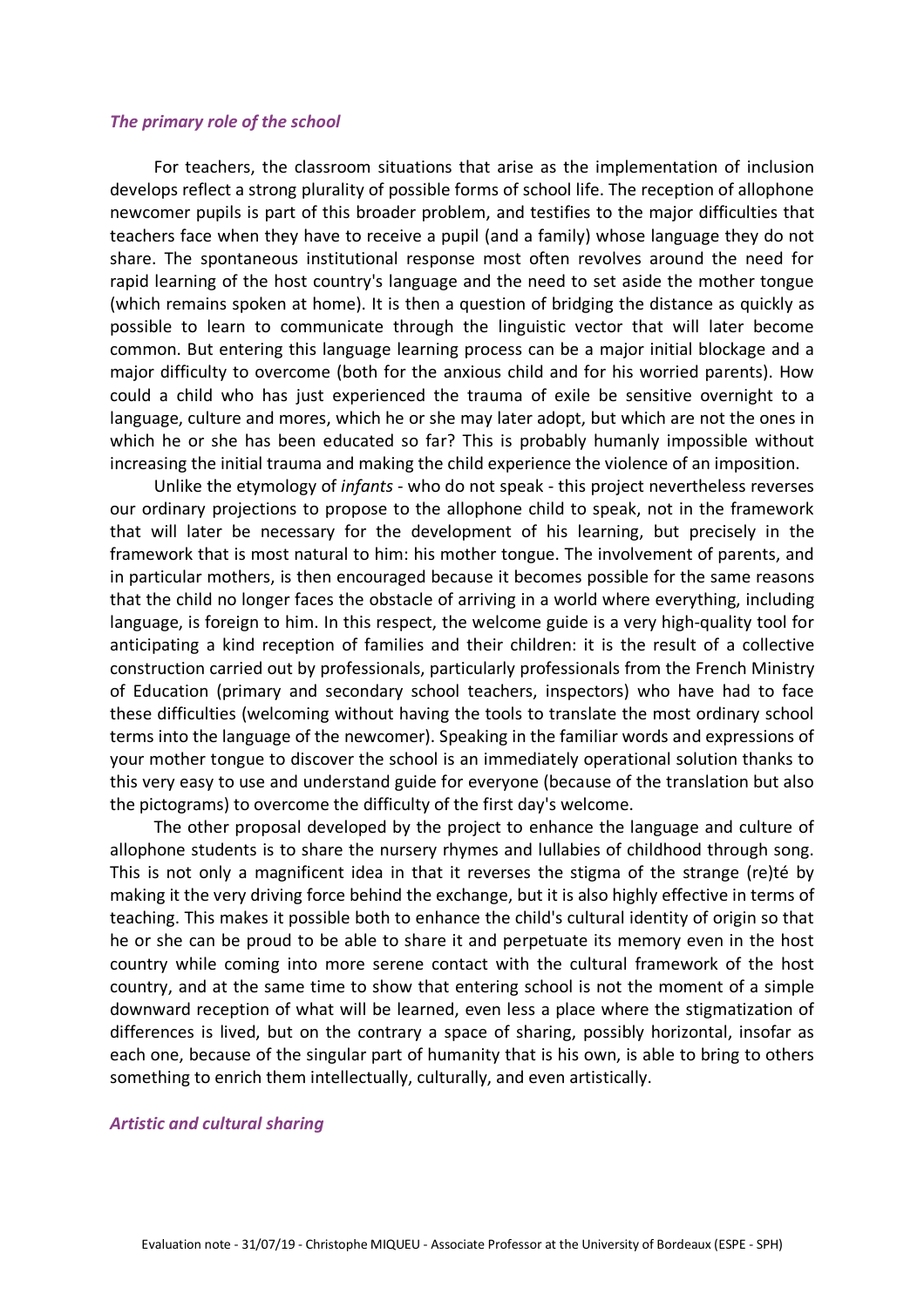Artistic and cultural education based on creative workshops (theatre, music, singing) highlighting the mother tongue and culture of newly arrived children was tested during the 24 months of the project. The resulting production is a CD book of nursery rhymes and lullabies in mother tongues that combines everything that is sought to emerge in this type of project: collective popular education in the arts, the enhancement of cultural identities, creative originality, the mixing of cultures and the emotional and affective sharing that an art workshop can bring to life.

We owe this intercultural artistic communion that emerges from the CD book and the videos on the site to several elements that intertwine harmoniously here: the original inspiration of Aurelia Coulaty, an artist who has been carrying out this socio-artistic process for several years in the Bordeaux metropolis and whose project has pursued the first experiences on an international scale; the continuous dynamism of the students from the 3 cities who participated in the workshops (Menemeni School in Thessaloniki, Marcel Sembat & Ferdinand Buisson in Bègles, Athénée Royale in Brussels 2); the ability of teachers, social educators and artistic mediators to play the game by being in the *game*, and in particular by testing each workshop to anticipate the best way to offer them to children afterwards; and finally the collective and sustained desire to value the cultures present and to discover them through artistic expression.

Sharing the arts, wealth of differences; wealth of the arts, sharing of differences; it is not enough to brandish these principles as a standard, but it is also necessary to test them, and for that to find concrete ways to implement them. Artistic creation workshops promoting the expression of mother tongues and cultures are an example of a great operationality that does not only implement them: it brews and embraces all the actors of the project: children, parents, artists, educators, mediators, etc. in a pedagogical and creative impulse that carries with it and surpasses all the ordinary obstacles (reticence, timidity, fear, etc.). The realization of this fundamental production of the project (a CD book that involves an artistic part, but also a technical part with studio recording) proves one thing: interculturality is nothing if it remains only a word, and even less an injunction; on the contrary it only exists if it is lived collectively, because it is above all, and in school more than anywhere else, a form of life.

## *Keep records, cooperate, disseminate the project*

Strong relationships have gradually been established between the project's stakeholders, thanks to the experience of the Laba and its partners in this field, to networking (educational, social and cultural actors from different countries and types of structures, gathered around issues that make sense to all) and to the intensity and stimulation, particularly emotional, that the central place of artistic creation in action and experienced in the project makes possible, the organization of regular transnational meetings and training moments in each country having allowed a real exchange of good practices. Until the internal evaluation, and the precise consideration of the things to be improved if such a project had to be repeated, or even until the possibility of renewing this type of adventure thanks to all the innovative choices that have been made to communicate and disseminate the methods and results of the project (website, podcast, MOOC and didactic tutorials, all very self-learning online traces that allow a team, which would like to reproduce a project of this type, to immediately immerse itself in a rich toolbox that is faithful to the issues encountered), everything contributes to making intercultural and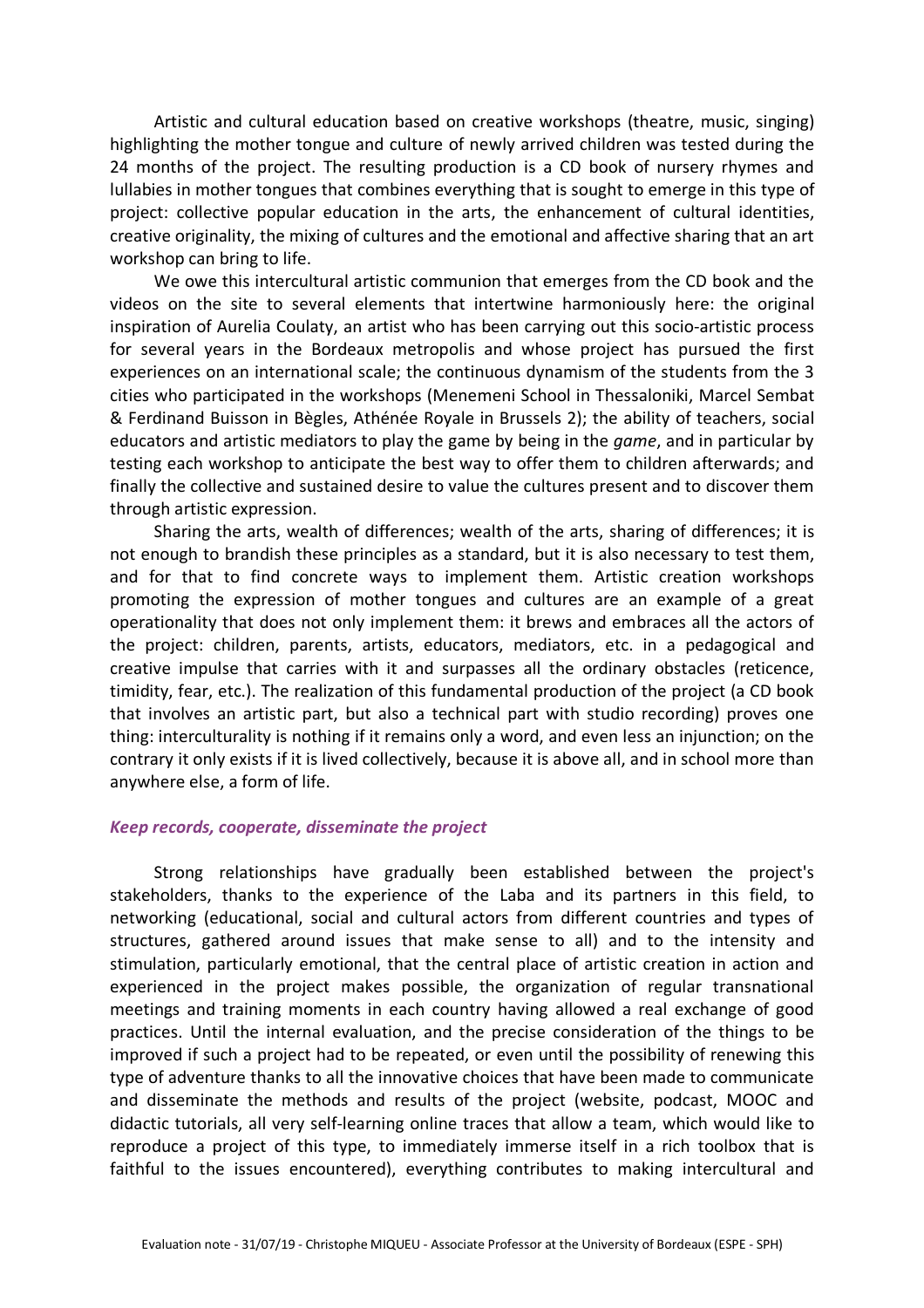transnational exchanges more fluid, to promoting effective and not artificial benevolence between participants, because it is based on a shared and assumed sense of solidarity.

Far from being superficial in the approach to human relations, and precisely with a view to forging solid links that are essential for the effective implementation of a transnational, cross-sectoral and transcultural project of this magnitude, the actors have not only learned to cooperate together, often going beyond their initial professional prism, but even further have made the progressive establishment of these links the very heart of their approach. The website and the numerous podcasts detail in detail the generosity of the formal and informal exchanges, the pleasure taken together in the pedagogical, artistic and educational activities. The importance of truly shared, even festive moments, in particular by the movement of all project members from one city to another (Bègles, Brussels, Thessaloniki) is in the evaluator's view an essential part of the project's success because it led all participants to leave their comfort zone to experience the problems experienced by the other in their own context. If the question of reception is a common one, understanding migrant issues and the stakes of reception implies experiencing for oneself the realities as they are and not as one imagines them in the distorting habits that generate between oneself. In this project, everything happens *with others in the* most literal, emotional and effective sense of the term, that is, in the very place, space and temporality that the other lives in everyday life.

## *The effort to inhabit humanity together*

The human being is at the centre of the project and this is what makes the whole link of shared generosity that we find there. Moreover, as mentioned above, the notion of hospitality is said in Greek *philoxenia*, which refers to the major common element that must be recognized in order to learn to receive foreigners and better welcome their difference. Sharing the essentials, humans enrich themselves by welcoming these differences: the stranger thus teaches us a lot about himself, but also about us.

The project's strong humanistic values are expressed in several of its productions. This is probably even the dimension that stands out most from the website. This allows us to underline how much the affirmation of strong values allows the success of a project with such an ambition. Beyond its real impact, what is demonstrated in this project is the mimetic power of the example when it is based on solid values that are not ready to be sacrificed for any utilitarian reason whatsoever.

However, this project was particularly well adapted to the urban environment. The question arises as to what such an intercultural and transnational approach would achieve in rural areas. Perhaps this could be an extension of *Migratory Musics*? In addition, the question of the transition from the issue of reception to that of the stay itself remains to be more precisely addressed. How can we ensure that it is not simply the first words, the first acts, the first projects that demonstrate a desire for intercultural hospitality (which is already essential), but in a continuous and long-term way all the pedagogical and educational acts carried out in the classroom, the school, the commune? This would perhaps require even more in-depth work, at the heart of the educational systems and territories themselves, of which art workshops are a convincing first step. There can be no doubt that on the basis of such collective success, future projects will emerge to continue the work begun.

## *Continue the collective adventure of school hospitality*